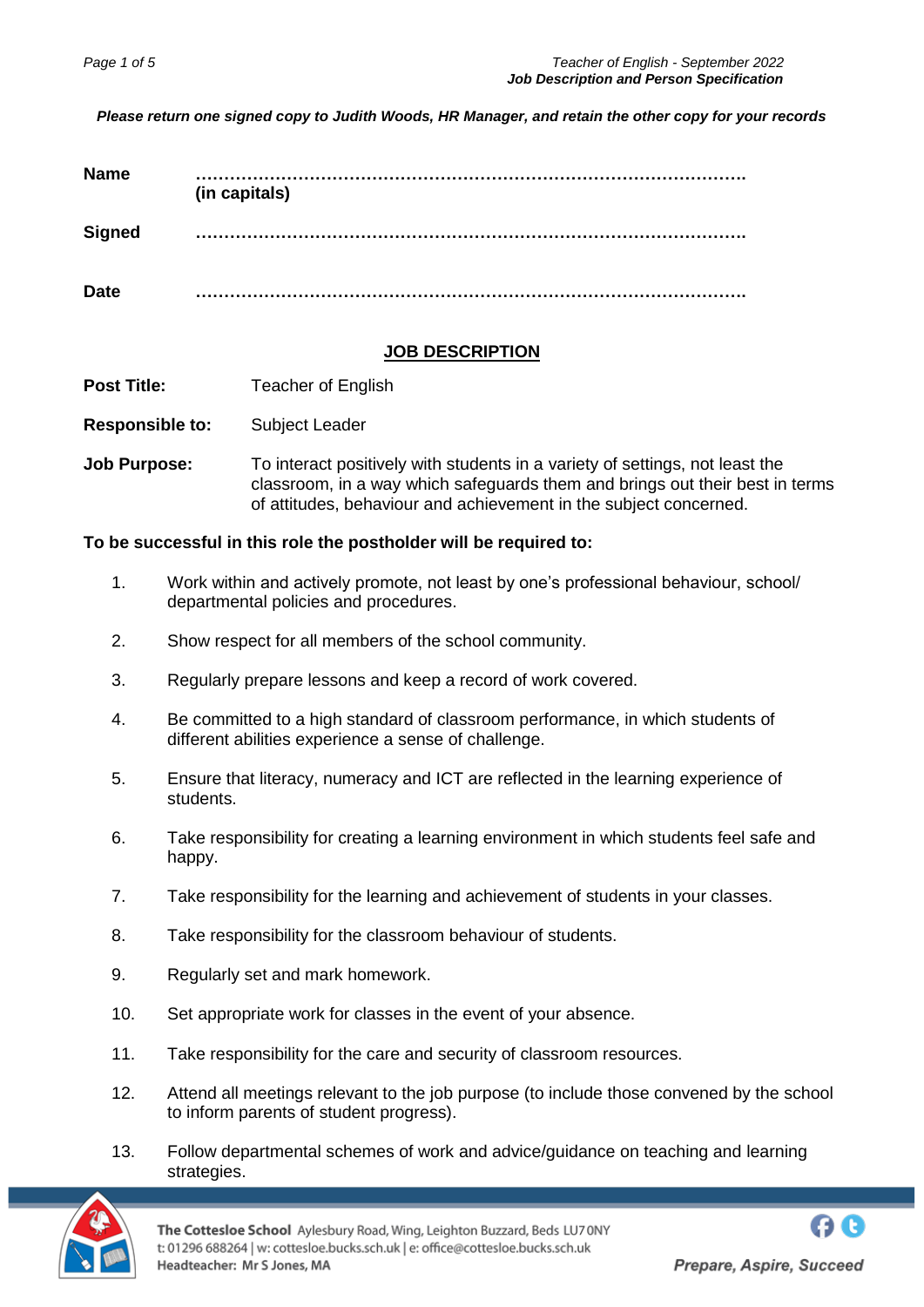- 14. Be committed to professional improvement in line with the Professional Standards for Teachers. Regular self-evaluation and evaluation of performance with subject leaders should inform this process.
- 15. Use available student data to make judgements on student progress and to inform teaching and learning strategies.
- 16. Co-operate with school systems for monitoring, recording and reporting on student progress. It is expected that teachers will keep a detailed record of student marks/grades achieved during the year.
- 17. Take part in the school's staff development programme by participating in arrangements for further training and professional development.
- 18. Work as a member of a team and contribute positively to effective working relations within the school.
- 19. Maintain appropriate records and provide accurate and up to date information for management systems.
- 20. Communicate effectively with parents/carers of students as appropriate.
- 21. Take part in activities such as Open Evenings and Consultation Evenings.
- 22. Assist the Subject Leader in identifying resource needs and contribute to the effective use of resources.
- 23. Take responsibility for health and safety issues in line with the guidance set out in the school's Health and Safety Policy.
- 24. Participate, as required, in the school's duty rota.
- 25. Meet obligations with respect to the school's system of Performance Management.
- 26. Such other duties/responsibilities as may from time to time be reasonably required.

The Governing Board of The Cottesloe School is committed to safeguarding and promoting the welfare of the students. This role involves contact with children and all employees are expected to share this commitment, to follow the school's safeguarding policies and procedures and to behave appropriately towards children at all times whilst undertaking school activities and in their personal lives.

The school's policy is to renew DBS checks for all staff, volunteers and governors every five years. Staff have a duty to inform the Headteacher of any change in their DBS status and to make the Headteacher aware of any incidents that may impact on their ability to work with children and young people.

The postholder will ensure that school policies are reflected in all aspects of their work, in particular those relating to safeguarding children, equal opportunities, health and safety, data protection, code of conduct and professional behaviour.

The postholder will be required to undergo criminal, teacher status, qualification, medical and reference checks as part of the safer recruitment process and must be willing to participate in further training as the job requires. All staff are expected to take responsibility for safeguarding and promoting the welfare of students at the School.

We will consider any reasonable adjustments under the terms of the Equality Act (2010) to enable a suitably qualified applicant with a disability (as defined under the Act) to meet the requirements of the post.

This job description sets out the duties of the post at the time it was drawn up and should be seen as describing in more detail aspects of the duties set out in the Education (School Teachers' Pay and Conditions) Act. The Headteacher may vary the duties from time to time without changing their general character or the level of responsibility entailed.

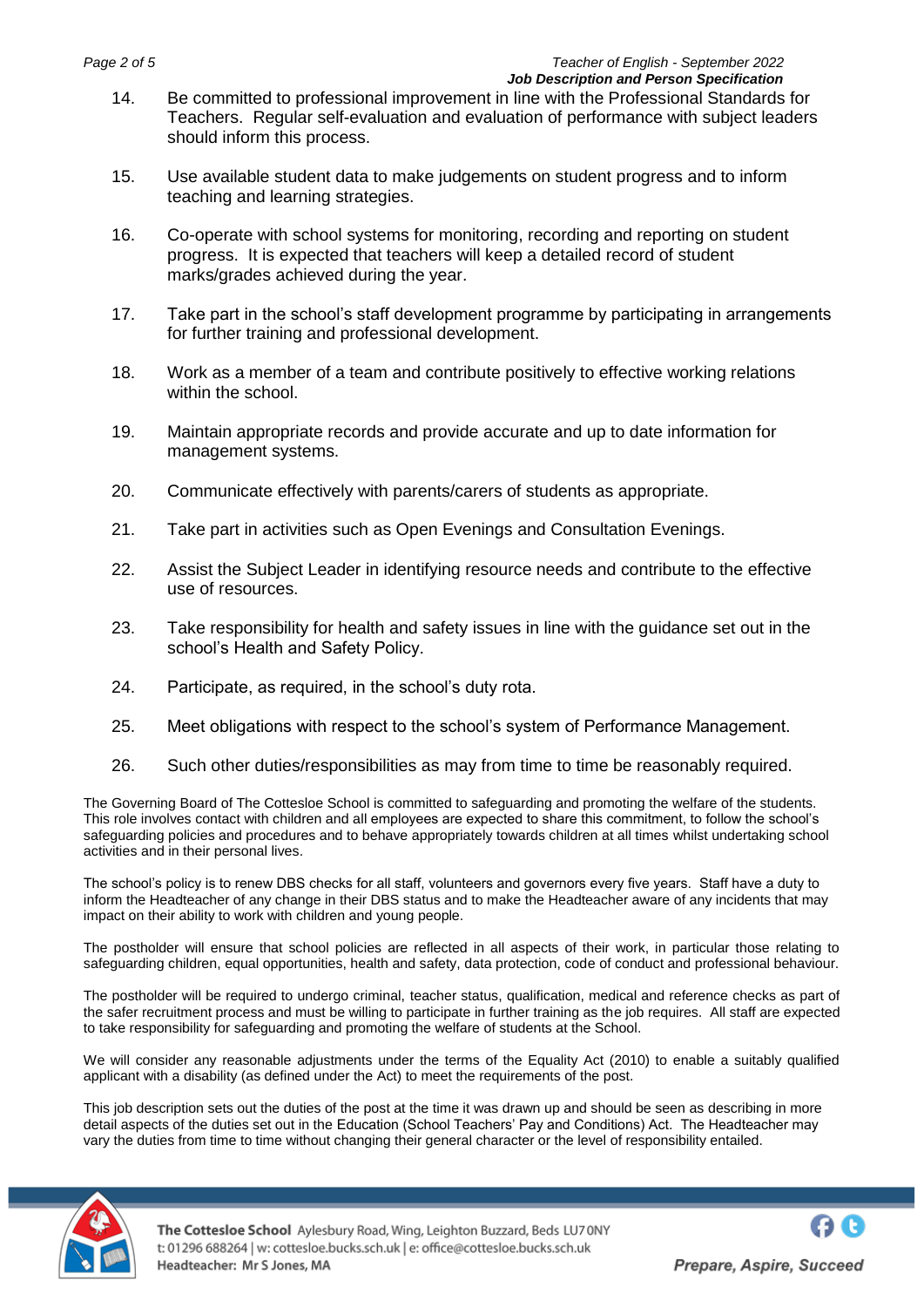# **PERSON SPECIFICATION**

This acts as selection criteria and gives an outline of the types of person and the characteristics required to carry out the post. Please make sure when completing your application form that you give clear examples of how you meet the essential and desirable criteria.

1 = Application form  $2$  = Interview  $3$  = Reference  $4$  = Proof of qualification  $5$  = Practical

|                                                                                                                                                           | <b>Essential</b> | <b>Desirable</b> | <b>How Measured</b> |
|-----------------------------------------------------------------------------------------------------------------------------------------------------------|------------------|------------------|---------------------|
| TRAINING/QUALIFICATIONS:                                                                                                                                  |                  |                  |                     |
| Degree or equivalent in relevant subject                                                                                                                  | $\checkmark$     |                  | 1, 4                |
| <b>Qualified Teacher Status</b>                                                                                                                           | ✓                |                  | 1, 4                |
| Evidence of continuing professional development                                                                                                           |                  | ✓                | 1, 2                |
| Knowledge of safeguarding procedures                                                                                                                      | $\checkmark$     |                  | 1, 2                |
| <b>SKILLS AND COMPETENCIES:</b>                                                                                                                           |                  |                  |                     |
| Ability to deliver consistently high quality lessons,<br>evaluate impact and develop future planning<br>accordingly                                       | ✓                |                  | 1, 2, 3, 5          |
| Excellent ICT skills to support the curriculum and work<br>organisation                                                                                   | $\checkmark$     |                  | 1, 2, 3             |
| Ability to analyse and use data to inform target setting                                                                                                  | ✓                |                  | 1, 2, 3             |
| Ability to communicate effectively and develop good<br>working relationships with students, parents and staff<br>with accurate spoken and written English | ✓                |                  | 1, 2, 3             |
| Ability to participate in self-evaluation which leads to<br>impact                                                                                        | ✓                |                  | 1, 2                |
| <b>EXPERIENCE:</b>                                                                                                                                        |                  |                  |                     |
| Highly effective classroom teacher in the relevant<br>subject area                                                                                        | $\checkmark$     |                  | 1, 2, 3, 5          |
| Proven experience of National Curriculum at all Key<br><b>Stages</b>                                                                                      | $\checkmark$     |                  | 1, 2, 3             |
| Up to date knowledge of PSHCE                                                                                                                             | $\checkmark$     |                  | 1, 2, 3             |
| Effective in managing student behaviour and<br>maintaining discipline                                                                                     | ✓                |                  | 1, 2, 3, 3          |
| Excellent personal organisation and time management                                                                                                       | ✓                |                  | 1, 2, 3             |
| Involvement in whole-school initiatives/development                                                                                                       |                  | $\checkmark$     | 1, 2                |
| Willingness to be involved in the wider life of the School                                                                                                |                  | ✓                | 1, 2                |
| Understanding of SEND needs                                                                                                                               |                  | $\checkmark$     | 1, 2                |



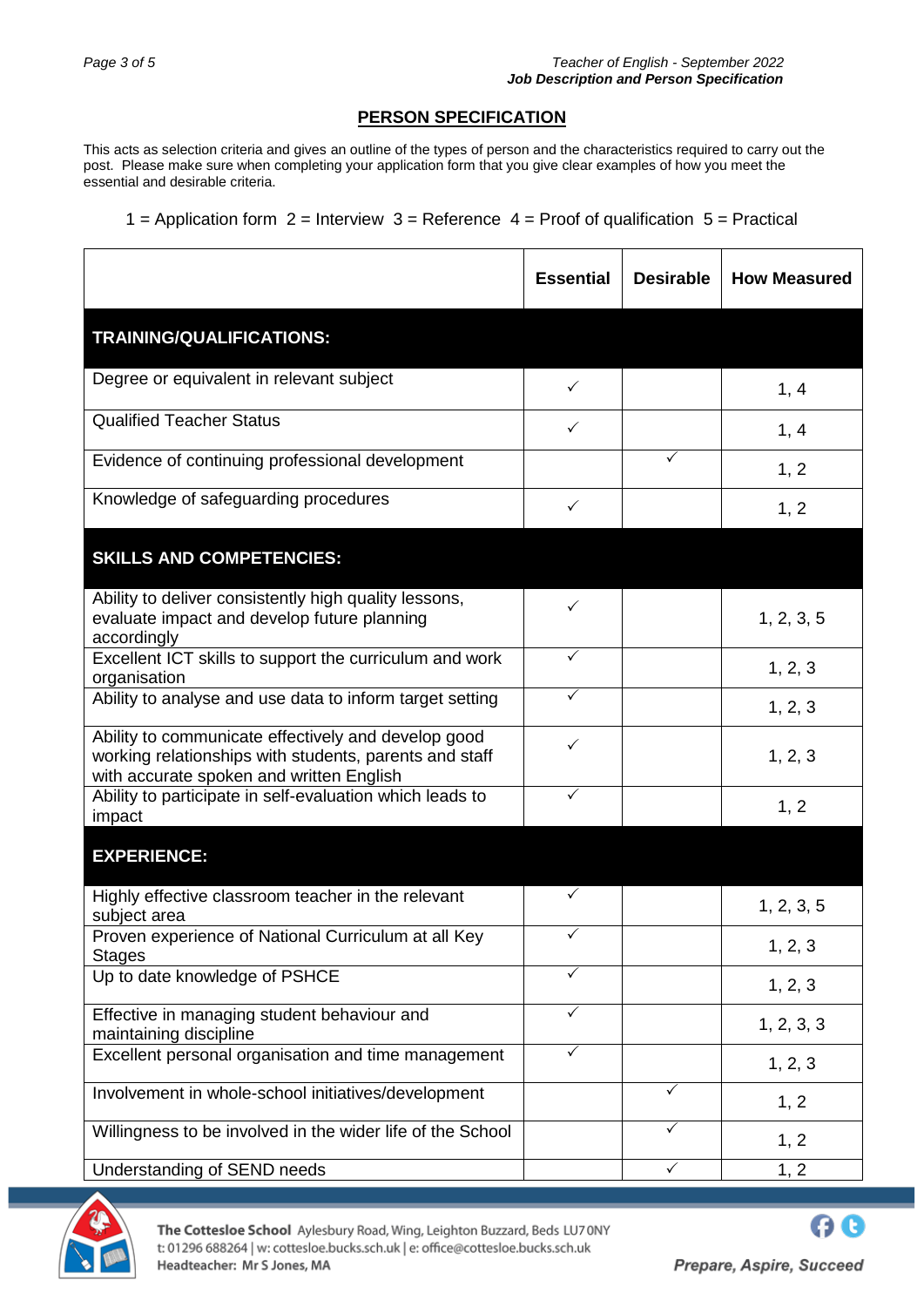# **RESPONSIBILITIES OF A FORM TUTOR**

**Post Title: Form Tutor** 

**Responsible to:** Head of Year

## **Relationship:**

The post holder is responsible to the Headteacher in all matters and to the Head of Year in respect of day to day duties.

The post holder also interacts on a professional level with colleagues and seeks to establish and maintain productive relationships with them, in order to promote mutual understanding and to continue to improve the quality of pastoral care in the School.

The role of Form Tutor is a most responsible one and vital both to the efficient running of the school and successful pastoral care. It is the first level of pastoral care and, arguably, the most important role in the school. The Form Tutor is the key person in terms of regular daily monitoring, setting standards and fostering the school ethos. For this aspect of work, a Form Tutor is accountable to the Head of Year.

The Year Tutor should be the first person to whom a pupil will turn for help or advice, although it may sometimes be necessary to refer the matter to the Head of Year, to the Assistant Heads, or, through them, even to an outside agency. It is through this daily contact that unobtrusive care is exercised.

## **To be responsible for:**

## 1. Registration and routine business

The Form Tutor is responsible for the accurate daily marking of the register (a vital legal document) and for seeing that all information kept in the register is maintained up to date. Other returns of a routine nature should be dealt with as required, together with the distribution of information to parents. All absence must be accounted for by notes and any not so covered should be reported to the Head of Year and Attendance Officer immediately.

## 2. Reports and records

Any information of a confidential nature should be referred to the Head of Year or Headteacher. The Form Tutor is expected to comment on reports and cover aspects of achievement and personality which are not covered by academic reports and to set appropriate individual targets for every student in the form.

## 3. References and special reports

Form Tutors are expected to prepare, in consultation with colleagues, initial drafts for references, testimonials, reports to outside agencies and the like, as required.

## 4. Personal appearance and conduct

Form Tutors are expected to monitor the personal appearance and behaviour of students in their form and to uphold the standards required by the school.